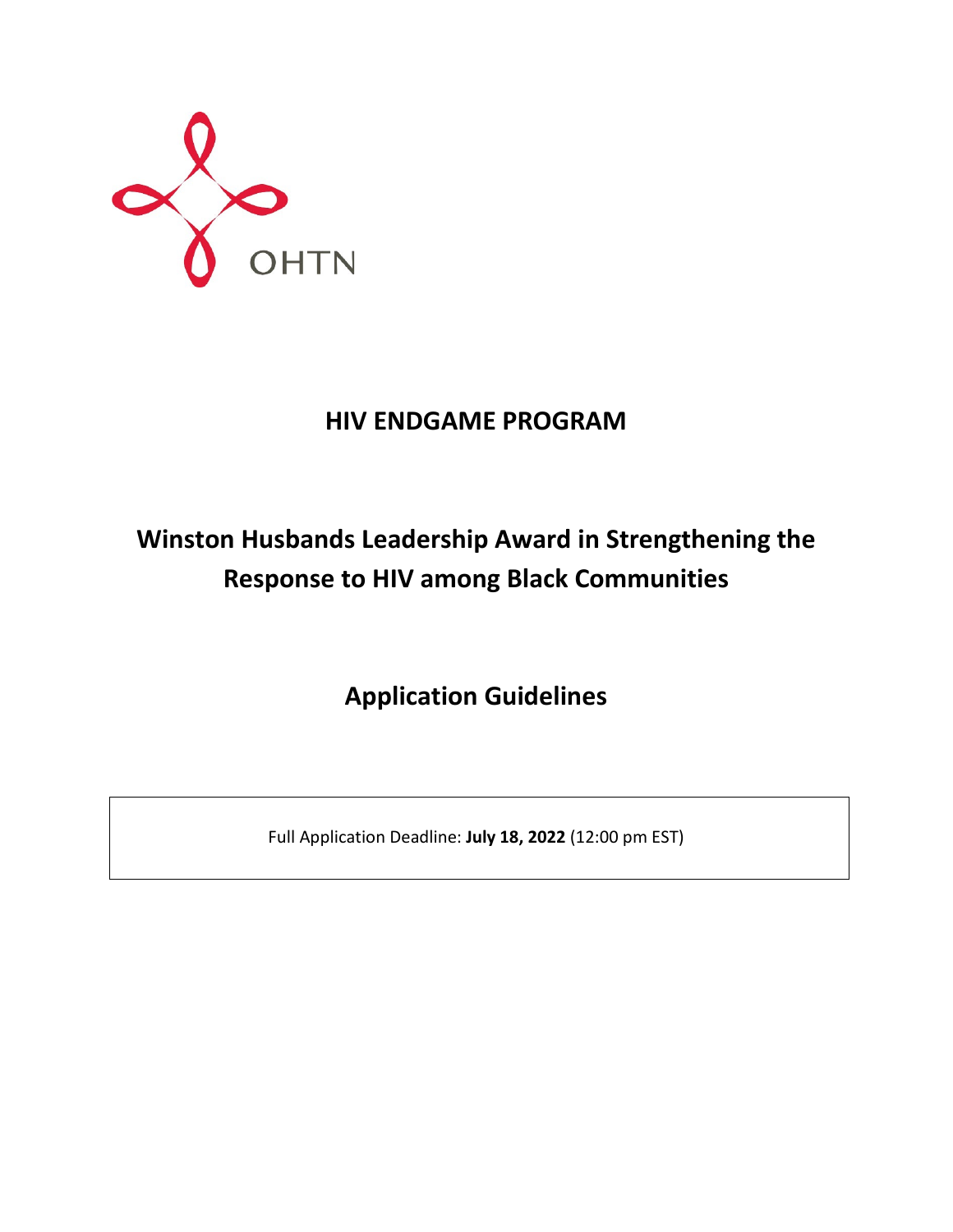[The OHTN HIV Endgame Program](#page-2-0) [Other Relevant Programs](#page-3-0) [Award Description](#page-3-0) Funds [Available](#page-4-0) [Eligibility Criteria](#page-4-1) [Expected Commitments](#page-5-0) [How to Apply](#page-5-0) **[Full Application](#page-5-1)** *[Financial Administrator Information](#page-6-0) [Plain Language Summary](#page-6-1) [Referee Information](#page-6-2) [Full Proposal](#page-6-3) [Timeline](#page-7-0) [Budget & Budget Justification](#page-7-1) [Applicant](#page-8-0) CCV [Host Institution Information](#page-8-1) [Appendices](#page-8-2) [Ethics Documents](#page-9-0) [Letters of Support](#page-9-1)* [Submitting the Proposal](#page-9-2) [Additional Resources](#page-9-3) [Evaluation Criteria and Review Process](#page-11-0) [OHTN Engagement Accord](#page-12-0) [Reporting Requirements](#page-12-1) [Communication Requirements](#page-13-0) [Contact Information](#page-13-1)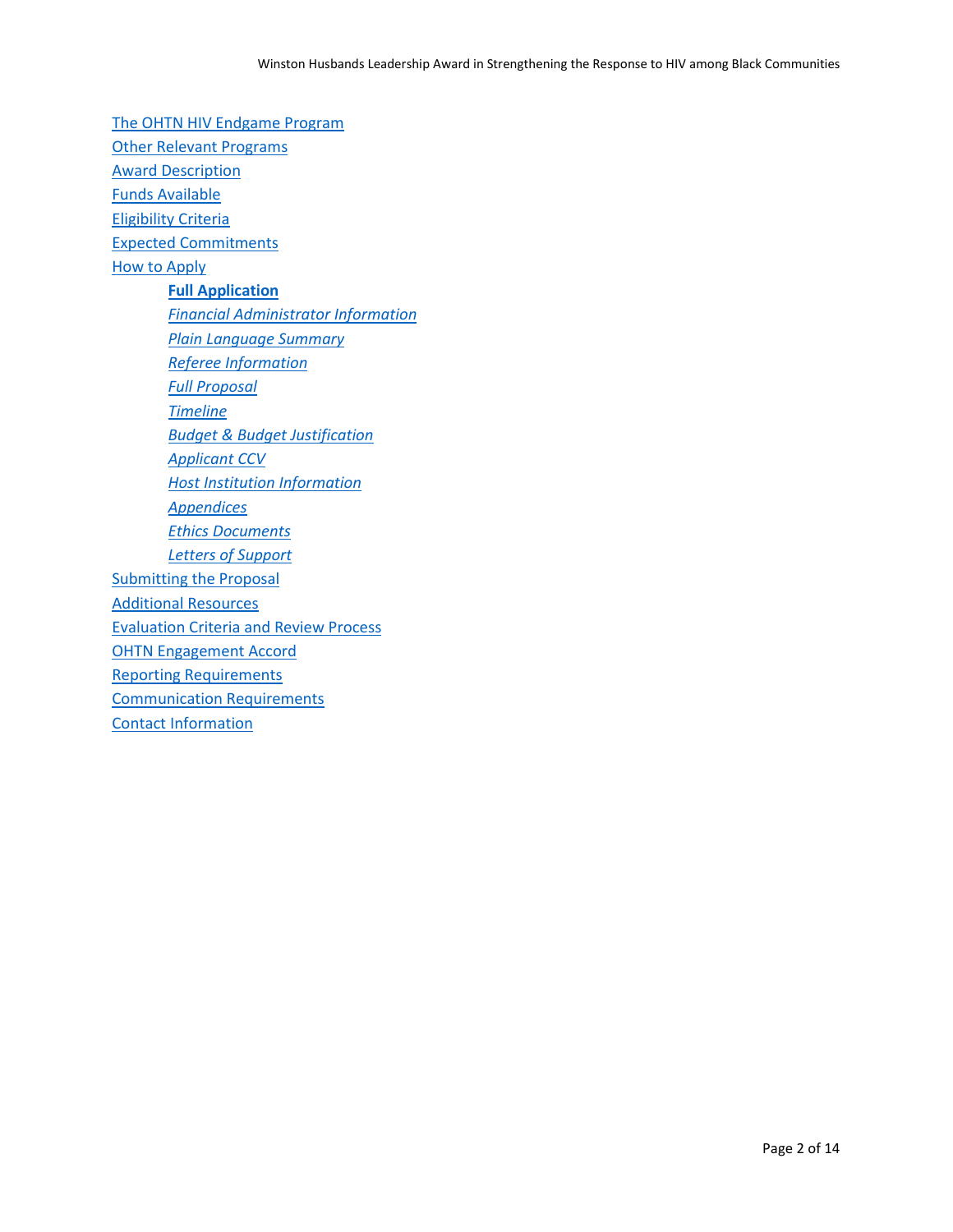### <span id="page-2-0"></span>The OHTN HIV Endgame Program

Ontario is at a tipping point in our efforts to stop HIV. In chess, the endgame is a critical stage where the tactics selected determine the outcome. The OHTN HIV Endgame Program draws on Ontario's expertise to improve our tactical response to HIV. This requires a strategic approach to data and evidence use; innovative and rapid generation of evidence; and flexibility to change course when a new approach is ineffective or unsuccessful. The ultimate goal is to enhance HIV programming and service delivery, design effective integrated HIV health and social services, improve the health and well-being of people living with HIV, and eradicate HIV infections.

The OHTN HIV Endgame Program funds groundwork to support the design, implementation, improvement, and scale-up of programs and services that move Ontario closer to reaching the HIV endgame. The program will support data, evidence-sharing, and impact activities that will:

- Meet the needs of [populations in Ontario most affected by HIV](https://www.ohtn.on.ca/research-portals/priority-populations/)
- Drive changes in policy and practice across the HIV prevention, engagement, and care cascade
- Lead to more integrated health and social services
- Identify effective ways to address the social determinants of health for communities most affected by HIV
- Contribute to [a rapid learning HIV health and social system](#page-3-1)

The OHTN will actively support applicants with a demonstrated program of data, evidence-sharing, and impact that explicitly advances a rapidly evolving health and social system for HIV and adheres to the following steps of rapid learning:

- Identifies where we most need to "move the dial" through a rigorous and systematic process of inquiry
- Gathers timely data and informs the design of practice innovations, generates new approaches, and measures outcomes
- Implements evidence-informed approaches and interventions, monitors their implementation, evaluates their impact, and adjusts as required
- Sustains effective local approaches and supports their scale up across the system
- Creates a rapid learning and improvement culture (competencies and capacity) within our sector that fosters training, evaluation, and innovation

Through its strategic planning process and consultations with its stakeholders, OHTN has identified seven areas of rapid learning and improvement. The OHTN HIV Endgame Program will support data, evidence-sharing, and impact initiatives that will drive change in one or more of these areas of learning.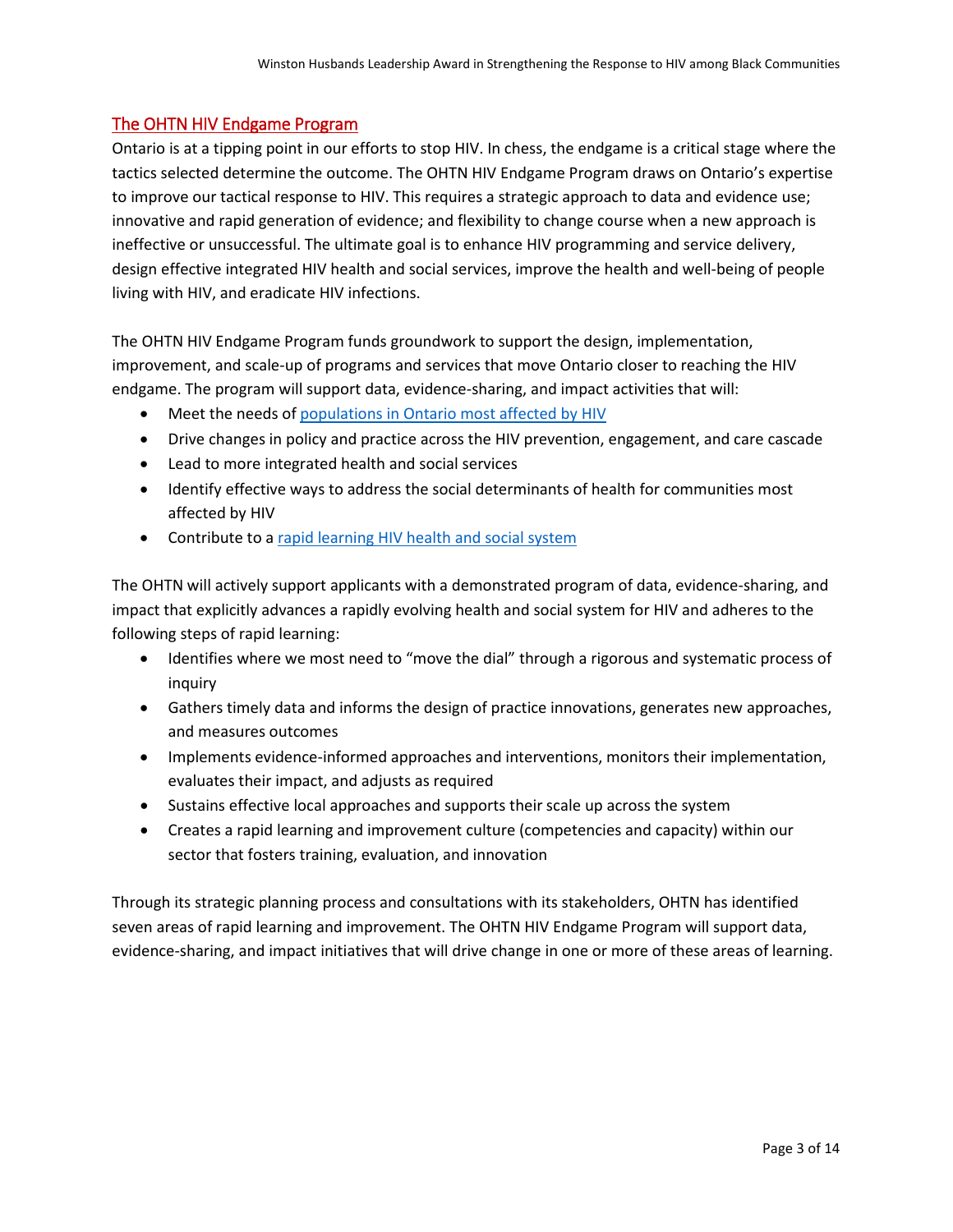#### **Seven areas of Rapid Learning**

- <span id="page-3-1"></span>• Effective PrEP scale-up in Ontario
- Population-focused prevention and health promotion
- HIV testing
- Linkage, adherence, and retention in care
- Clinical care standards and capacity
- Integration of services
- Mental health and well-being of people living with and at risk of HIV (including stigma reduction)

# <span id="page-3-0"></span>Award Description

The Winston Husbands Leadership Award in Strengthening the Response to HIV among Black Communities provides salary support for emergent leaders who are interested in working closely and collaboratively with the OHTN to drive change, contribute to rapid learning and improvement in our sector, and build HIV innovation capacity in Ontario.

This award is established in recognition of Winston Husbands' leadership in supporting African, Caribbean, and Black (ACB) stakeholders in Ontario build their capacity for community-based knowledge development in HIV. Dr. Husbands is a Senior Scientist at the OHTN with a program of knowledge development focused on HIV prevention within ACB communities. He has worked closely with Devica Hintzen, Shamara Baidoobonso, Lori Chambers, and many other colleagues to mobilize ACB stakeholders and assert their leadership in research, as well as program and service development that addresses HIV within ACB communities. He has also supported community members, students, and emerging scholars in their quest to understand the impact of HIV on ACB communities and develop community-engaged initiatives that contribute to the HIV response in Ontario. This award will ensure that the efforts started by Winston Husbands and others continue on past his retirement from OHTN.

This award will foster community-engaged leadership among emerging Black scholars, knowledge users, and service providers who work collaboratively with community stakeholders to:

- enhance the knowledge base on HIV within Black communities;
- develop impactful projects and share evidence that will strengthen the community-based response to HIV;
- strengthen the capacity for community-engaged knowledge development among researchers, clinicians, policy makers, and community stakeholders; and
- address any existing gaps in HIV prevention, treatment, and care within ACB communities.

The successful candidate will work closely with OHTN (e.g. attend quarterly meetings, advise OHTN when needed, etc.) and be part of the collective impact groups that drive learning and improvement in our sector. They will have strategic, collaborative, and innovative programs, and develop dynamic partnerships with those affected by HIV in order to build Ontario's capacity for HIV innovation. They will identify practical challenges and needs within the ACB community and work with other stakeholders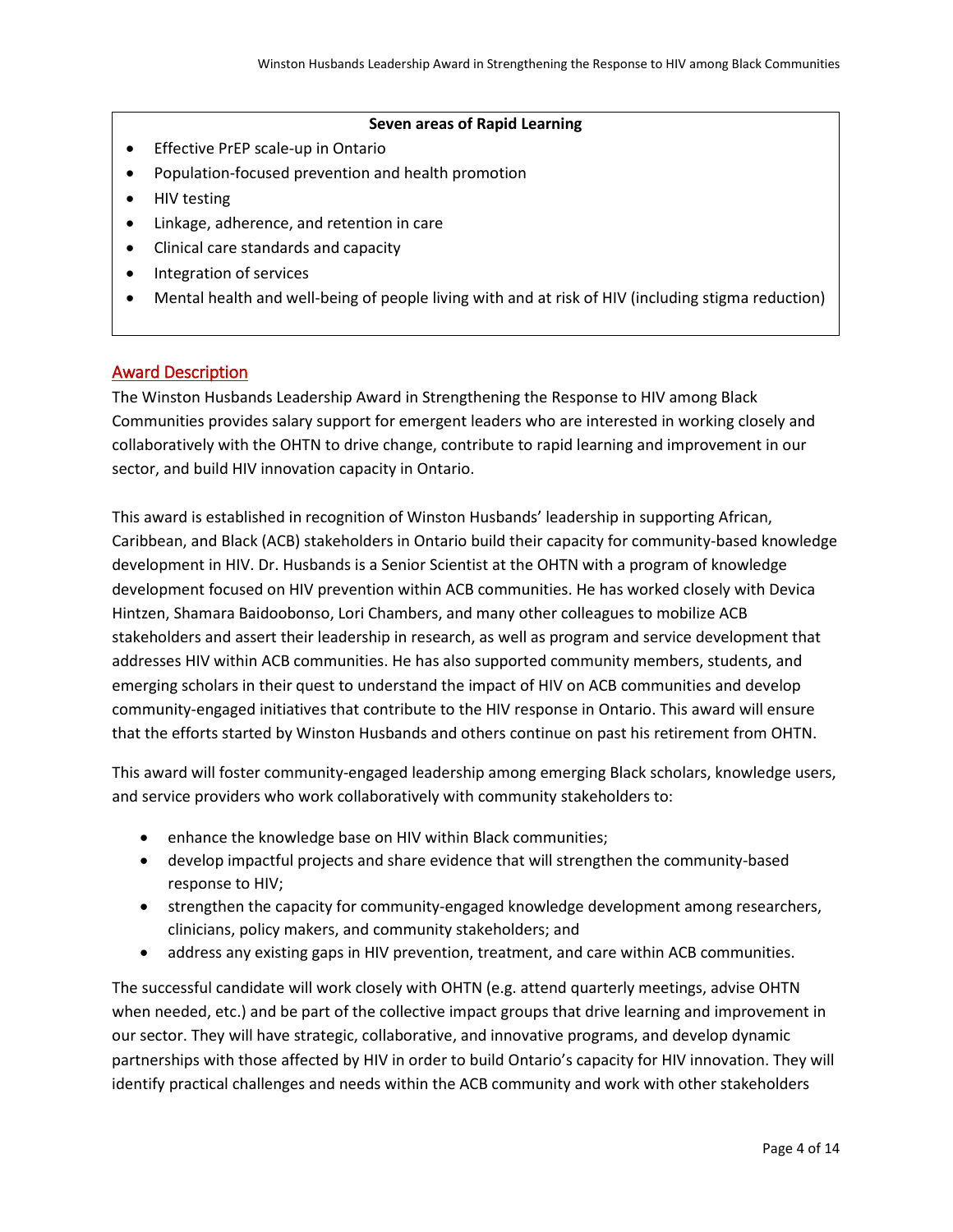from relevant sectors (e.g. mental health, substance use and addictions, health services, etc.) to implement and scale up interventions that address these needs.

# Expected Commitments

During the grant period, the successful candidate is expected to:

- Work to improve the HIV prevention, treatment, care and awareness among Black communities in Ontario, and strengthen the health system to address their needs
- Participate in rapid learning and improvement initiatives that emerge from OHTN's collective impact work, when these initiatives intersect with the funded program
- Participate in OHTN initiatives, including policy exchanges, roundtables, collective impact groups, and stakeholder consultations;
- Act as a source of expertise for strengthening the response to HIV in Ontario, especially in relation to issues identified in the proposal;
- Collaborate with, share information with, and seek feedback from other OHTN-funded teams and the broader network, especially those communities affected by the proposed work; and
- Remain involved in community-based initiatives to address HIV, health, and wellbeing among Black communities in Ontario.

### <span id="page-4-0"></span>Funds Available

Duration: up to two years Maximum annual funding: up to \$75,000

Payments will be made annually based on the submission of satisfactory progress narrative and financial reports (see [reporting requirements\)](#page-12-1).

# <span id="page-4-1"></span>Eligibility Criteria

Eligible applicants include scholars, researchers, physicians, service providers, knowledge users, or policy makers who:

- Are (a) affiliated with a university or research institution in Ontario as postdoctoral fellows or junior faculty with a tenure stream appointment at the time of application and duration of the award, or (b) a university graduate employed in research, program, or policy development at a health organization with at least three years of experience in their field
- Are working on initiatives to mobilize and share knowledge about HIV among Black communities as part of their duties within a community-based health organization, university, or hospital in Ontario
- Self-identify as Black, African, or Caribbean and have a demonstrated track record of scholarship or service for Black Canadian communities
- Have a mentor with a track record of scholarship or service for Black Canadian communities
- Demonstrate substantive interest in evidence-based responses to HIV in Ontario
- Are developing or undertaking projects that address the disproportionate burden of HIV among Black Canadian communities in Ontario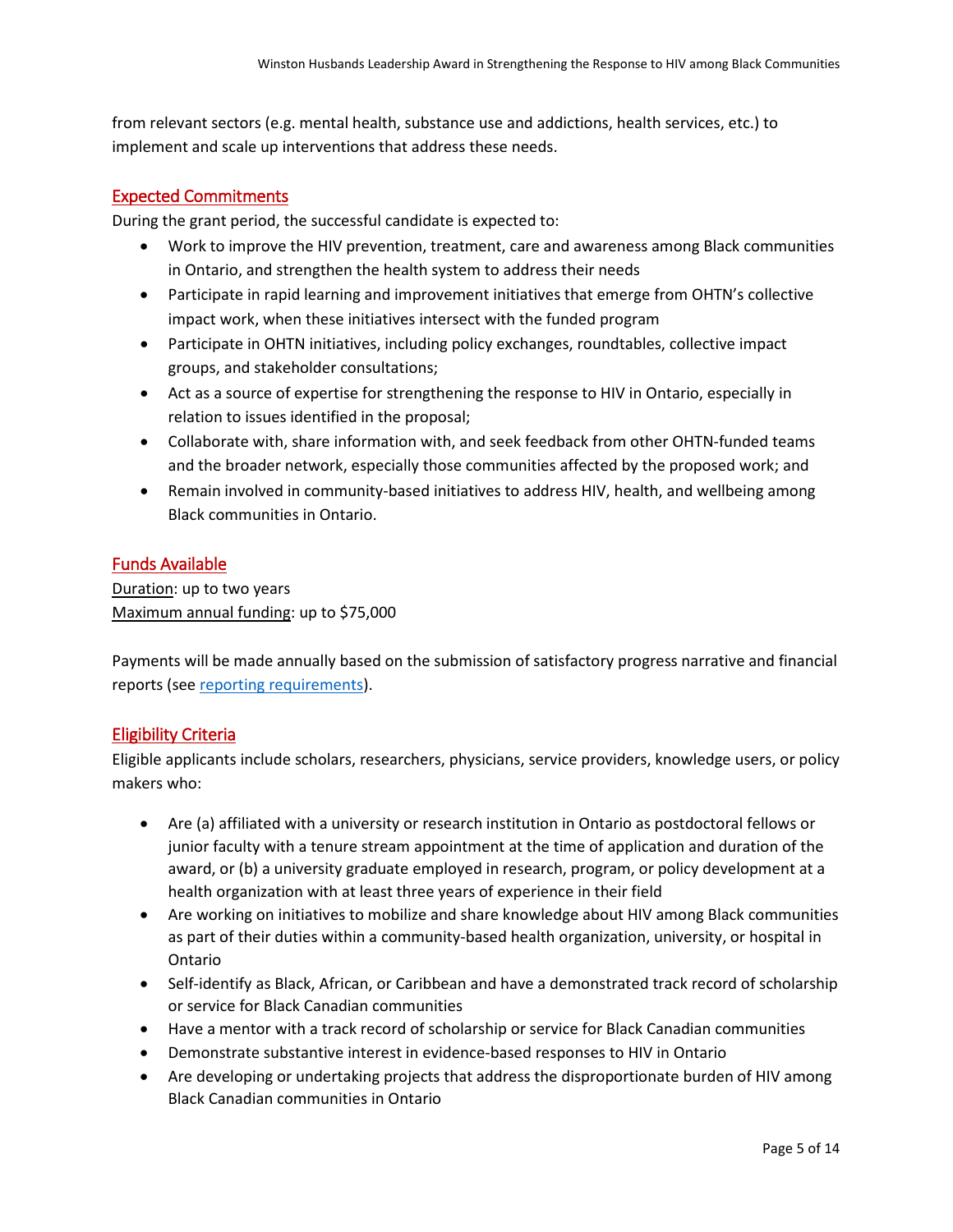• Have primary employment and residence in Ontario

#### **In addition, applicants are expected to meet the criteria outlined below**:

- Emerging innovator (including current postdoctoral fellows) preparing to establish a program of HIV data, evidence-sharing, and impact;
- Devote at least 60% of time to HIV data, evidence-sharing and impact activities; and
- Commit to collaborate with other OHTN stakeholders and funded leaders.

As a condition of OHTN funding, applicants are expected to adhere to the **Tri-Council Policy Statement:** [Ethical Conduct for the Research Involving Humans \(Version 2\).](http://www.pre.ethics.gc.ca/eng/policy-politique_tcps2-eptc2_2018.html)

This award may not be held concurrently with any other salary awards (e.g. CIHR New Investigator Awards). Applicants who currently hold a salary award may apply only if the current award will end by the start date of the Winston Husbands Leadership Award in strengthening the response to HIV among Black communities.

### Other Relevant Programs

The OHTN offers other services that might be of relevance or use to potential applicants before or during the implementation of their program of data, evidence-sharing, and impact activities. Please see the list of available services listed unde[r Additional Resources](#page-9-3) to determine which one is best aligned with your interest and application.

#### <span id="page-5-0"></span>How to Apply

Interested applicants are encouraged to contact [OHTN staff](mailto:funding@ohtn.on.ca) as soon as possible to confirm eligibility and fit. Applicants must submit a Full Application for review by **July 18, 2022 at 12:00pm (EST)**.

# <span id="page-5-1"></span>Full Application

Applicants will complete and submit a full application via th[e OHTN grants portal.](https://apply-ohtn-on.smapply.io/) The required steps are described below:

- 1. Log in to you[r OHTN grants portal](https://apply-ohtn-on.smapply.io/) account. Please note: incomplete applications may be saved and returned to at a later date
- 2. Provid[e Financial Administrator Information](#page-6-0)
- 3. Provid[e Referee Information](#page-6-2)
- 4. Complete the Full Application Form:
	- Complete Principal Applicant contact information
	- Indicate relevant [areas of learning and improvement](#page-3-1)
	- Complete Relevance of proposed data, evidence-sharing, and impact plan
	- Complete Stakeholder Engagement Plan
	- Complete [Plain Language Summary](#page-6-4)
- 5. Uploa[d Full Proposal](#page-6-3)
- 6. Uploa[d Timeline](#page-7-0)
- 7. Upload [Budget & Budget Justification](#page-7-1)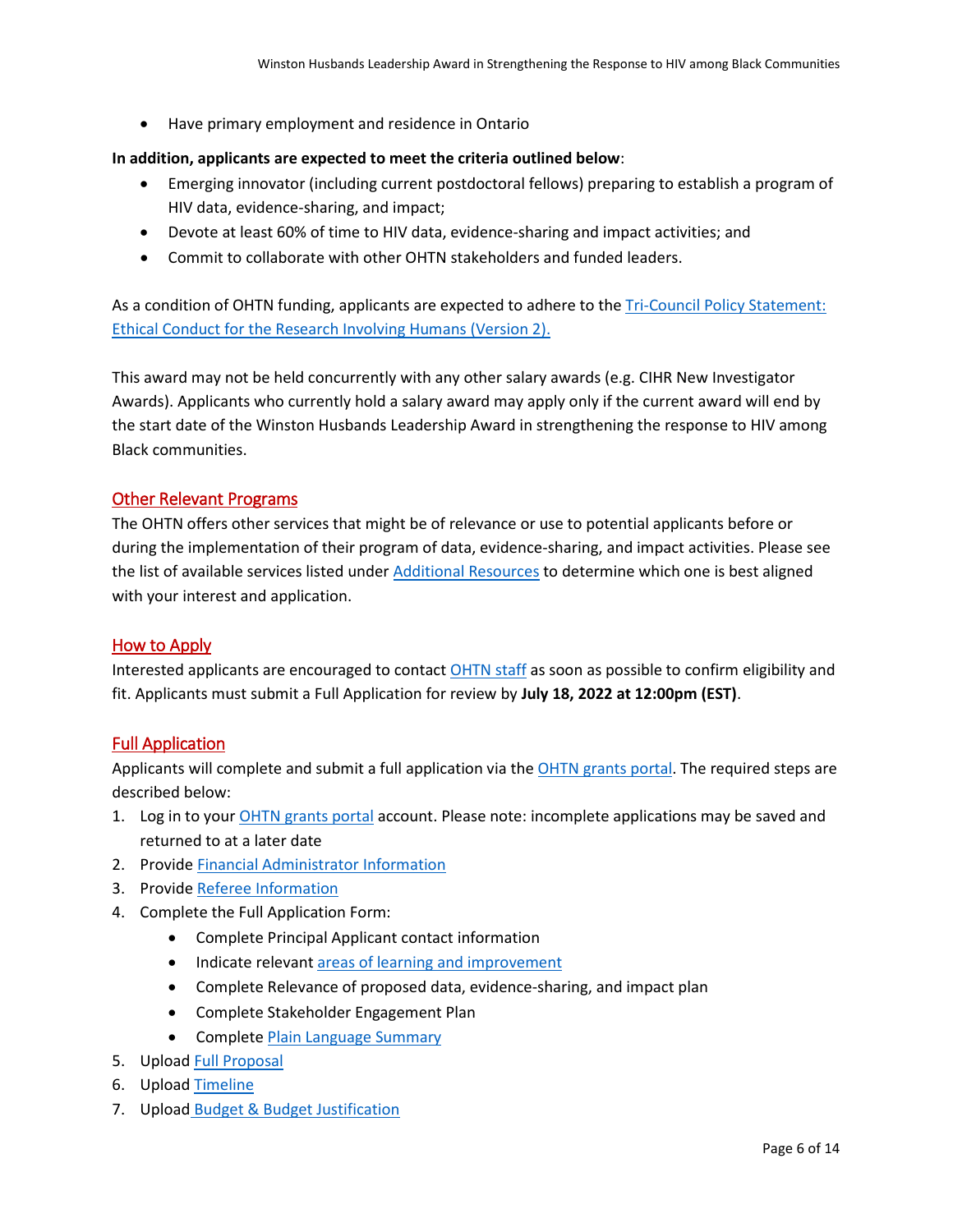- 8. Upload [Applicant](#page-8-0) CCV
- 9. Uploa[d Host Institution Information](#page-8-1)
- 10. Upload relevant [Appendices](#page-8-2)
- 11. Uploa[d Ethics Documents](#page-9-0)
- 12. Uploa[d Letters of Support](#page-9-1)
- 13. Review and [submit](#page-9-2) your application by the deadline

**Note**: All uploads should be in PDF format.

### <span id="page-6-0"></span>Financial Administrator Information

Please provide the contact information of the financial administrator at your institution. The financial administrator is the person responsible for the financial management and reporting at the institution with which you are affiliated. Once the task is submitted, the financial administrator will receive an email asking them to log in to the grants portal and complete a short form.

**Note**: You will not be able to submit your application until the financial administrator has submitted this information. To ensure adequate time for their response, please complete this task no later than 2 weeks prior to the application deadline.

### <span id="page-6-2"></span><span id="page-6-1"></span>Referee Information

Please provide the contact information of **three** individuals with whom you have worked, and who are in a position to give an assessment of your suitability for the Winston Husbands Leadership Award in Strengthening the Response to HIV among Black Communities. Once the task is submitted, your referees will receive an email asking them to log in to the grants portal and upload a letter of reference.

**Note**: You will not be able to submit your application until your referees have submitted this information. To ensure adequate time for their response, please complete this task no later than  $2$ weeks prior to the application deadline.

#### <span id="page-6-4"></span>Plain Language Summary

Please provide a concise summary of the proposed data and evidence-sharing activities, and the anticipated impacts on the ACB populations affected by HIV in Ontario. Describe the approaches used to facilitate the desired outcomes and impact. Note: This summary will be posted on the OHTN website if the project is awarded funding. *(maximum 500 words, entered directly into application form)*

#### <span id="page-6-3"></span>Full Proposal (max. 13 pages, excluding references)

The proposal should illustrate a clear rationale for the support being requested and address the following. The order and number of pages are provided as suggested guidelines only.

*a) Data, evidence-sharing and impact plan (approximately 7- 10 pages)*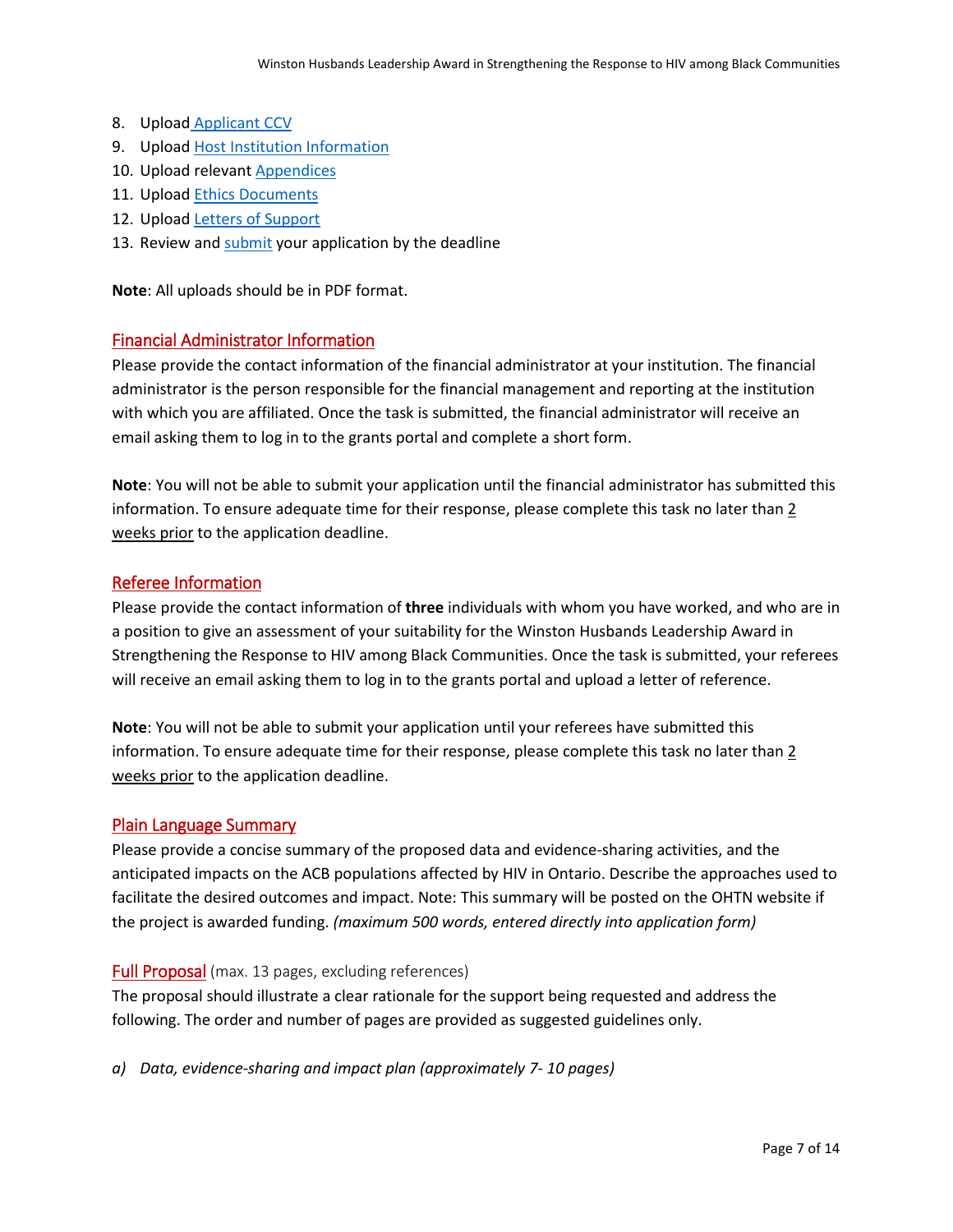- A description of the data, evidence-sharing, and impact plan, including objectives, methods, analyses, and outcomes
- A description of how the proposed work fulfills the [described core components](#page-3-0) of the Winston Husbands Leadership Award in strengthening the response to HIV among Black communities
- A description of complementary or conflicting projects being pursued by others, how your work is positioned within this context, and how it avoids duplication
- Anticipated challenges and proposed solutions
- A discussion of the ethical implications of the proposed activities (including risks to individuals and communities) and how they will be mitigated
- Evidence of previous success in moving outcomes into action at the program, practice, or policy levels
- Evidence-sharing methods and impact approaches for the current proposal
- *b) Areas of learning and improvement (approximately 1-2 pages)*
	- A description of th[e areas of learning and improvement](#page-3-1) to be addressed by the proposed data, evidence-sharing, and impact plan
	- Details about relevant partners and stakeholders needed to successfully meet the areas of learning and improvement
- *c) Impacts (approximately 1-2 pages)*
	- A description of the envisioned short-, medium-, and long-term outcomes of this work, how it will impact ACB communities in Ontario, and the steps required to achieve that impact
	- An explanation of how this award will drive change in the stated time period
	- A description of how the findings will contribute to a [rapid learning health and social system](http://www.ohtn.on.ca/about/rapid-learning/) for HIV in Ontario

*Proposals should be no more than 13 pages (not including references), single spaced, minimum 11-point font, with 1" margins. Proposals, including references, must be converted to PDF prior to upload.*

# <span id="page-7-0"></span>**Timeline**

A year-by-year plan for the proposed activities, including proposed and anticipated impacts and relevance to areas of learning and improvement. A template is available in the [online grants portal.](https://apply-ohtn-on.smapply.io/)

# <span id="page-7-1"></span>Budget & Budget Justification

Complete the [budget template](https://apply-ohtn-on.smapply.io/protected/resource/eyJoZnJlIjogOTkyMzg1MzAsICJ2cSI6IDE3MDc2NX0/) for each year of the award being requested. Maximum annual funds available and award duration are listed under [Funds Available.](#page-4-0)

Provide a separate narrative that justifies the requested budget using the following guidelines:

• *Salary Amount*: Indicate the proportion of time to be dedicated to data, evidence-sharing, impact and mentoring activities, and whether this includes pro-rated benefits for the proportion of time being requested. Describe how the additional salary support will reduce current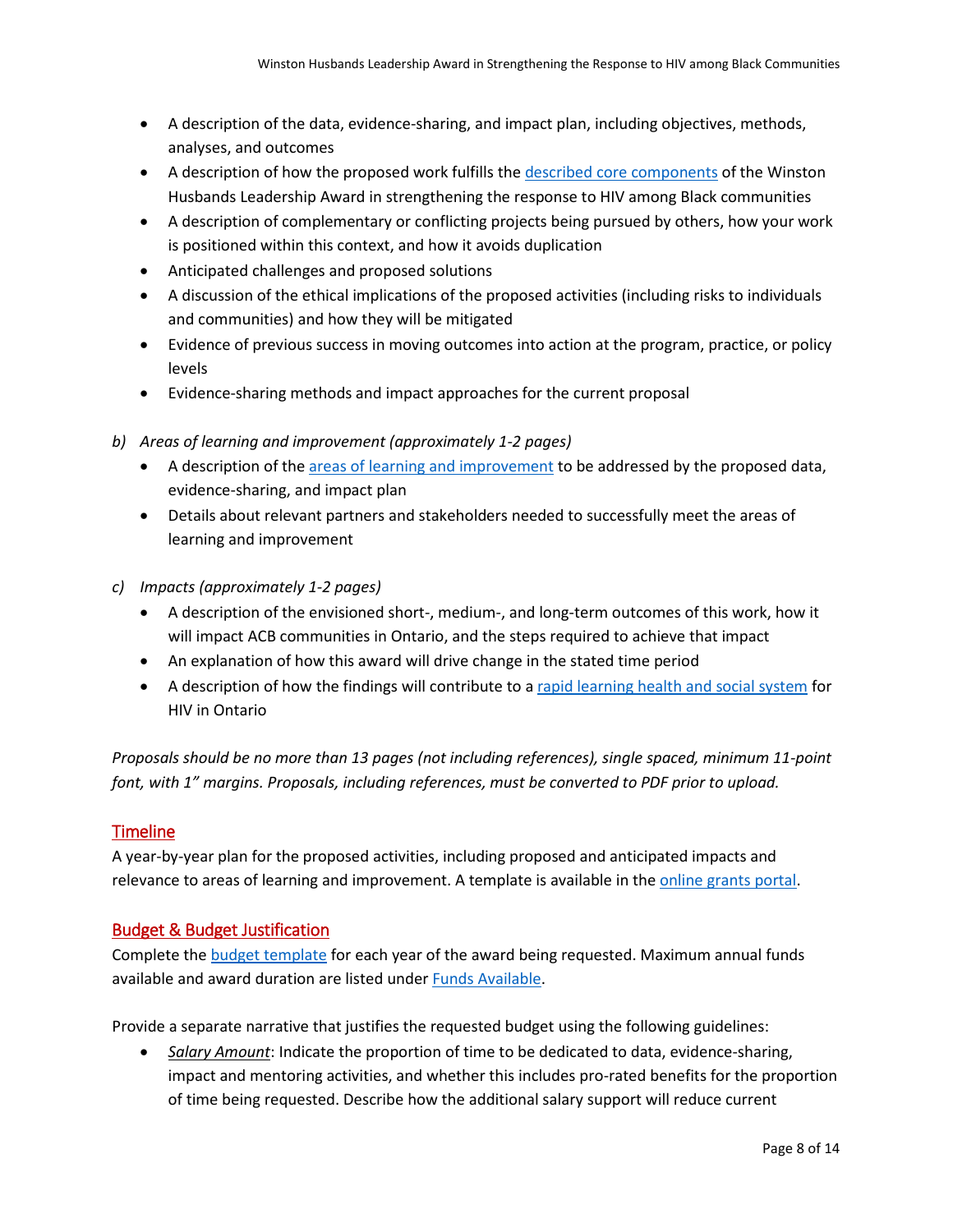workload obligations (this must be consistent with information from the Host Institution). The salary amount is not intended to cover the full proportion of time committed to data, evidencesharing, and impact activities – only the additional time and pro-rated benefits afforded by this award.

• *Project Allowance*: Indicate the amount to be allocated to data, evidence-sharing and impact activities associated with your program; describe those activities and any related costs. The requested amount is meant to support further development of data, evidence sharing, and impact activities; implementation of the proposed program; or applications to other funding organizations. The maximum amount that can be allocated in this manner is \$35,000. The project allowance and salary support requests combined cannot exceed the maximum funds available for each award.

# <span id="page-8-0"></span>Applicant CCV

Applicants should include a completed [Common CV](https://ccv-cvc.ca/loginresearcher-eng.frm) using the CIHR biosketch.

### <span id="page-8-1"></span>**Host Institution Information**

Please upload the **Host Institution Verification Form** and a letter of support.

The Host Institution Verification Form certifies the institution's support of the application; articulates the total salary support and benefits being requested; and describes the reduced teaching, clinical, or service workload in exchange for the expanded data, evidence-sharing, impact, and mentoring workload.

Note: *The salary amount allocated for the awardee is not intended to cover the full proportion of time committed to data, evidence sharing, and impact plan – only the additional time and pro-rated benefits afforded by this award (exception being for postdoctoral fellows).*

A Host Institution Letter of Support should also be provided, indicating the applicant's suitability for the Winston Husbands Leadership Award in Strengthening the Response to HIV among Black Communities and the enhanced data, evidence-sharing, and impact capacity it will bring to the institution. The letter should also articulate how the applicant's research fits into the overall goals of the institution.

# <span id="page-8-2"></span>**Appendices**

- 1. Applicants should upload questionnaires, surveys, or other tools related to the current proposal.
- 2. Applicants may upload up to three (3) manuscripts (submitted, accepted for publication, or published) that are relevant to the proposal. Manuscripts should be compressed to ensure easy upload.
- 3. Applicants may upload up to three (3) products (presentations, testimonials, summaries, etc.) that demonstrate evidence sharing and uptake from previous work.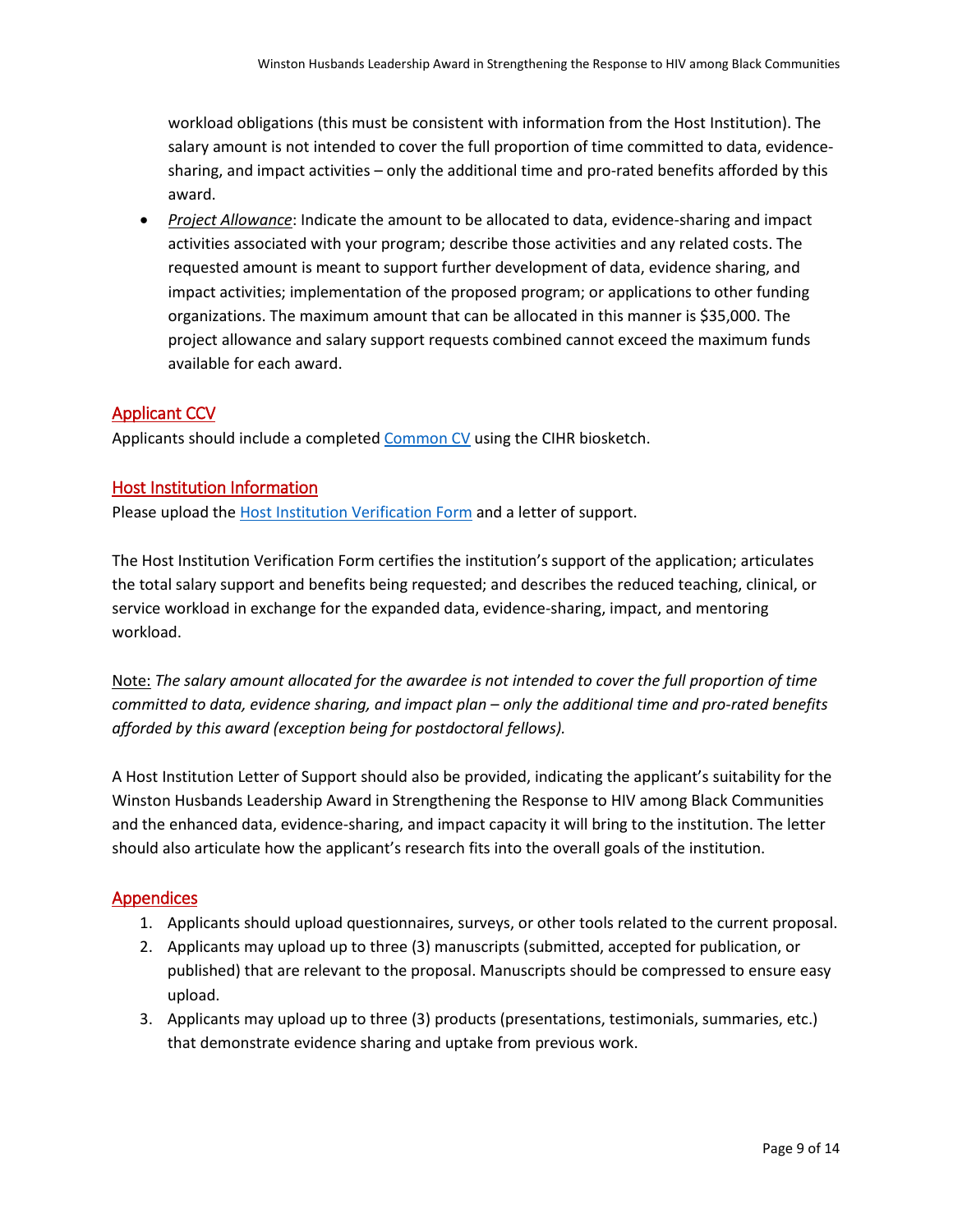Please note that any attachments exceeding the limits stated above may be removed from the application prior to review at the OHTN's discretion.

#### <span id="page-9-0"></span>Ethics Documents

Upload collated copies of related ethics board approvals, copies of consent forms to be signed by prospective participants, or other explanatory materials for distribution. Draft versions are encouraged if final approved versions are not available. Final approved versions should be submitted when available, and annual renewal letters from the relevant REBs must be submitted to the OHTN in a timely manner.

#### <span id="page-9-1"></span>Letters of Support (max. 3 letters)

If your projects involve the support or collaboration of external organizations or individuals, please submit letters of support indicating their approval of, role in and commitment to your proposed data, evidence-sharing and impact plan. Letters of support from decision-makers are particularly significant. Please collate prior to uploading.

#### <span id="page-9-2"></span>Submitting the Proposal

A complete Full Application must be submitted electronically by **July 18, 2022 at 12:00pm (EST)**.

Please be advised that all application materials and information provided to the OHTN, including personal information such as sexual orientation or HIV status, are kept strictly confidential and only forwarded to the members of the OHTN Review Committee and external grant reviewers, as needed. Submitted information may also be referenced in the review of your application. Please omit any personal information from your application that you do not want shared with these parties. Contact [Arju](mailto:anishimura@ohtn.on.ca?subject=Disclosure%20Statement%20Question)  [Nishimura](mailto:anishimura@ohtn.on.ca?subject=Disclosure%20Statement%20Question) if you have any questions.

**Note:** Please allow a sufficient amount of time to ensure successful electronic submission. File limits have been imposed to ensure your application is accessible to reviewers. All forms and uploads from your Financial Administrator or Referees must also be complete and submitted by the deadline. If you experience any difficulty with the online process, please notify [program staff](mailto:funding@ohtn.on.ca?subject=Technical%20Issue%20with%20OHTN%20Online%20Application%20Portal) at least 24 hours prior to the deadline so that any issues may be resolved.

#### <span id="page-9-3"></span>Additional Resources

#### *The Ontario HIV Epidemiology and Surveillance Initiative (OHESI)*

OHESI provides access to timely, relevant, and comprehensive information about the epidemiology of HIV in Ontario, and disseminates this information more widely to different groups of stakeholders. If you are looking for HIV epidemiologic data specific to Ontario, please visit the [OHESI website.](http://www.ohesi.ca/)

#### *The Ontario Cohort Study (OCS)*

OCS data can be used to support evidence production and development of evidence-sharing and impact activities. OCS is a rich source of clinical, socio-behavioural, and population health data.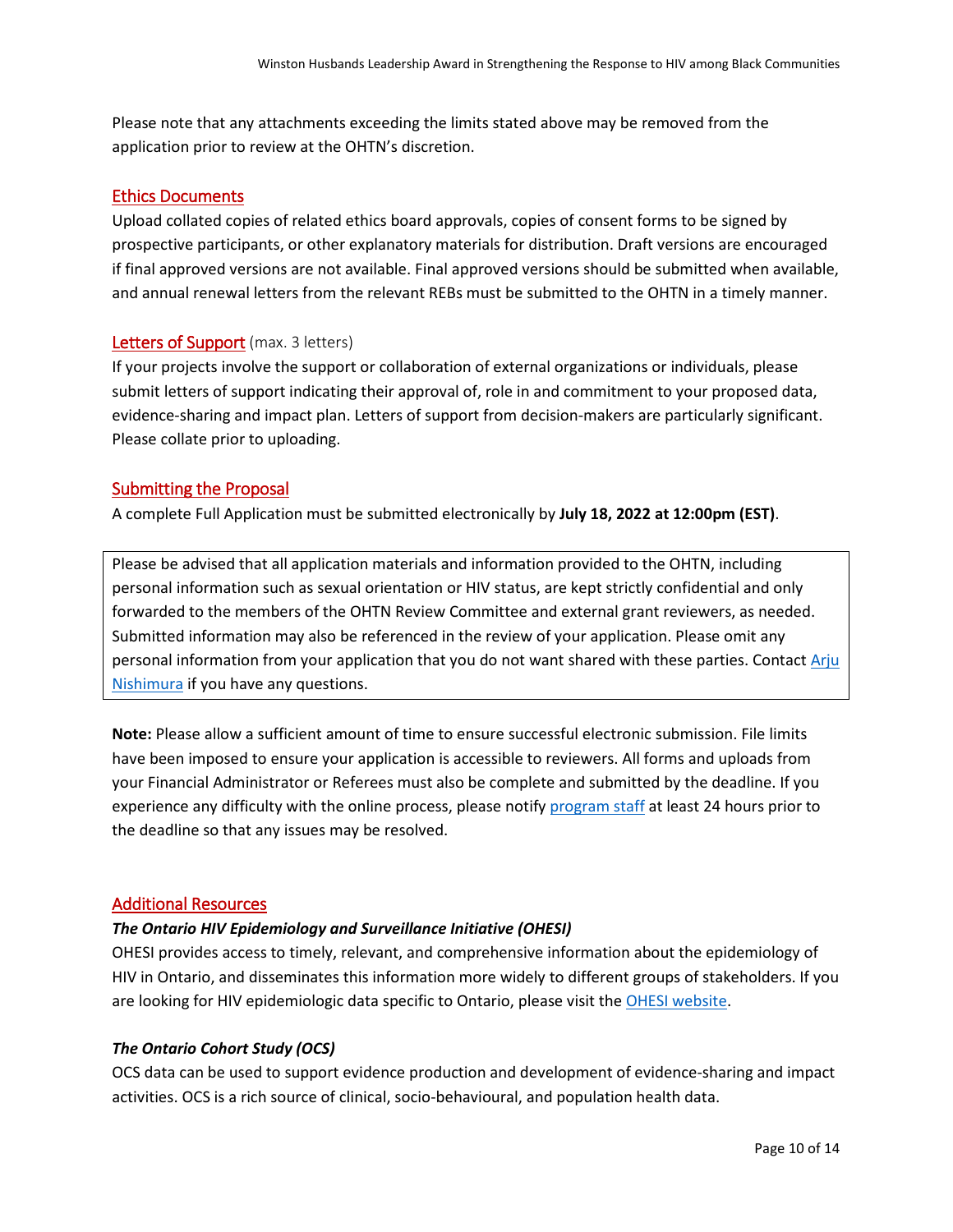Individuals interested in using OCS will have access to:

- Clinical data obtained through participants' clinic records
- Psychosocial and behavioural data collected through an interviewer-administered standardized questionnaire
- Serological and viral load test data collected by Public Health Ontario Laboratory

All of the data in the OCS is anonymized and cannot be linked back to the participant.

There are two ways to use OCS data:

- Linking with external databases
- Accessing the OHTN cohort study data

Should you decide to access the OCS data, please consider the information below:

- Before the LOI deadline, contact the [OCS Research Coordinator](mailto:ocsinfo@ohtn.on.ca) to submit your request
- Your LOI application should outline your research objectives/questions related to the OCS and affirm that the OCS Principal Investigator has reviewed them
- Your full application must include a feasibility letter provided by the OCS Principal Investigator
- Please note that between the LOI stage and the full application stage, the OCS will ask you develop an OCS data analysis plan

For more information about the OCS, please visit the [OCS website.](http://ohtncohortstudy.ca/research/#accessing)

#### *Grant Impact Planning*

- [Impact Strategy Assessment Checklist for Grant Applications:](http://researchimpact.ca/wp-content/uploads/2018/08/Impact-Strategy-Assessment-Checklist.pdf) a checklist to help you assess the completeness of your Impact Strategy for research projects and grant applications
- [Impact in Research Grant Applications:](https://www.york.ac.uk/staff/research/research-impact/impact-in-grants/) a guidance and planning sheet that will help you plan how to complete the impact sections of grant applications
- [How to Write a Winning Impact Summary and Pathway to Impact:](https://www.fasttrackimpact.com/post/2017/06/01/how-to-write-an-impact-summary-and-pathway-to-impact) a blog and podcast with guidance about impact summaries
- [Supporting Research Impact in Grant Applications](http://researchimpact.ca/supporting-research-impact-in-grant-applications/) : a webinar related to research and practice on research impact planning

#### *Knowledge Translation Resources*

- [CIHR's Guide to Knowledge Translation Planning:](http://www.cihr-irsc.gc.ca/e/45321.html) an overview of integrated and end-of-grant KT approaches, including worksheets and sample project proposals
- [Knowledge Translation in Health Care: Moving from Evidence to Practice:](http://www.cihr-irsc.gc.ca/e/40618.html) a compilation of chapters written by experts on a wide range of KT topics.
- [Knowledge Mobilization Planner:](http://www.kmbtoolkit.ca/planning) a user-friendly toolkit from The Ontario Centre of Excellence for Children and Youth Mental Health that connects to a number of other resources.
- [Knowledge Translation Planning Template:](http://www.sickkids.ca/Learning/AbouttheInstitute/Programs/Knowledge-Translation/Resources/Resources.html) a comprehensive, step-by-step tool to address the essential components, developed and refined by The Hospital for Sick Kids and Melanie Barwick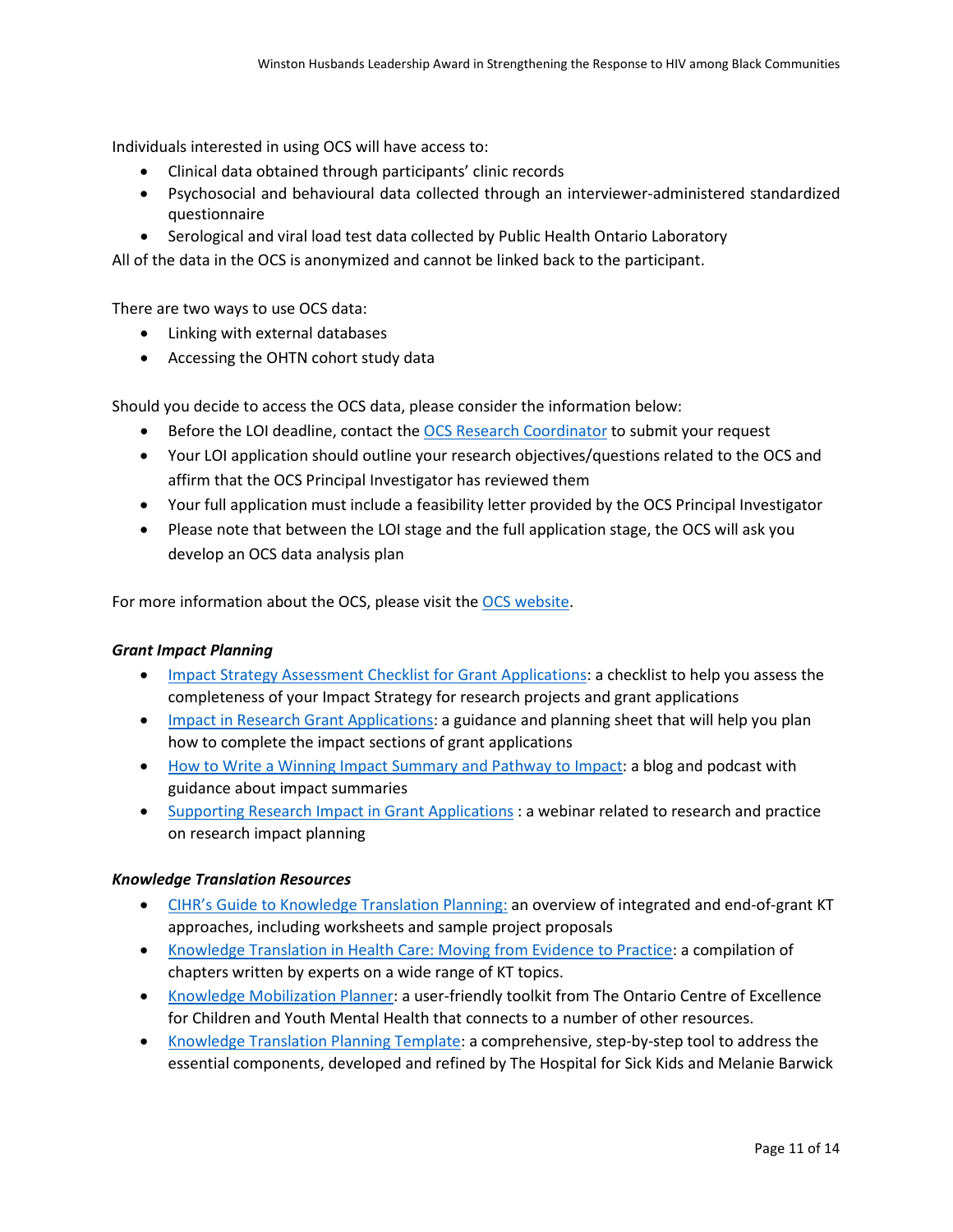#### *General Advice on Grant Writing*

- [Guidebook For New Principal Investigators: Advice on Applying for a Grant, Writing Papers,](http://www.cihr-irsc.gc.ca/e/27491.html#1.5)  [Setting up a Research Team and Managing Your Time](http://www.cihr-irsc.gc.ca/e/27491.html#1.5) by Roderick McInnes, Brenda Andrews and Richard Rachubinski (CIHR)
- [A Guide for Proposal Writing](http://www.nsf.gov/pubs/1998/nsf9891/nsf9891.htm) (National Science Foundation)
- [Research Funding: 10 Tips for Writing a Successful Application](http://www.theguardian.com/higher-education-network/blog/2013/apr/19/tips-successful-research-grant-funding?CMP=twt_gu) (The Guardian)
- [Ten Ways to Write a Better Grant](http://www.the-scientist.com/?articles.view/articleNo/24622/title/Ten-Ways-to-Write-a-Better-Grant/) (The Scientist)
- [Ten Simple Rules for Getting Funded](http://journals.plos.org/ploscompbiol/article?id=10.1371/journal.pcbi.0020012) (PLoS Computational Biology)

#### <span id="page-11-0"></span>Evaluation Criteria and Review Process

Full applications will be reviewed independently by the OHTN Review Committee for relevance, impact, efficiency, context sensitivity, sustainability, feasibility, and approach. Based on the review, OHTN's Executive Director will recommend candidates to the OHTN Board for final funding consideration.

- **Relevance:** The proposal has the potential to drive improvements in Ontario's prevention, treatment and care cascade for ACB populations and contributes towards a rapid learning health and social system for HIV in Ontario.
- **Impact-Focus:** The evidence-sharing plan accompanying each program or initiative: (a) identifies one or more stakeholders (e.g. community based organizations, clinics, local health integrated networks, policymakers); (b) describes the outcomes of any evidence-sharing and educational activities (e.g. re-designed services or policies) and how they will contribute to achieving the Endgame strategy; and (c) establishes realistic pathways to achieve impact that are informed by what is known about effective evidence sharing (e.g. timely feedback of information to improve organizational performance). Ongoing monitoring and evaluation will be able to confirm that the plans achieved the desired impacts or that corrective action was taken to address identified concerns.
- **Efficiency:** The data or evidence used in the proposal is not available from another source. Any data collection or community engagement process places a minimal burden on participants (e.g. people living with HIV, ASOs, clinics). The resulting information and insights are available in as close to real time as possible, and participants receive regular updates about the use and impact of the collected information and insights.
- **Context Sensitivity:** The data, evidence-sharing, and impact activities will break new ground or result in findings specific to the Ontario HIV sector. Rapid learning activities will drive change that benefits Ontario. The applicant must have an interest in and the capacity to implement or scale up any programs or interventions being studied or promoted. The interventions themselves must be feasible in the Ontario context (e.g. do not require a level of investment, model of funding, or staffing structure the system cannot support).
- **Good Value for Money and Sustainability:** The benefit or impact of the program or intervention justifies its cost, and the program or intervention is sustainable over time within existing budgets.
- **Feasibility:** The staff, expertise, structures, and budget required to deliver the program or intervention are in place. No one else is better positioned to deliver the program or initiative.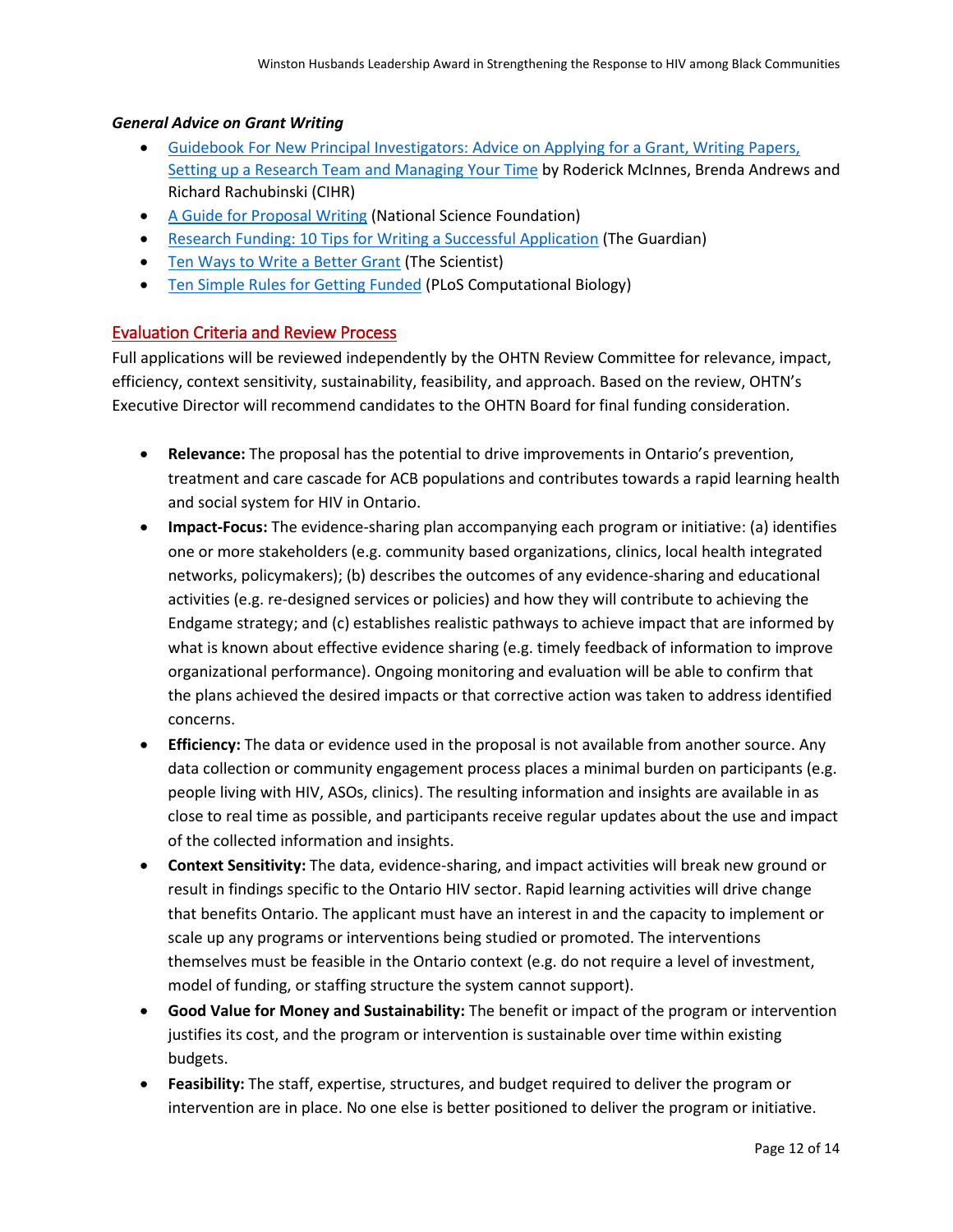• **Approach:** The methodology, measurement, analysis, and ethical considerations are thorough, methodogically rigorous, and will successfully lead to data, evidence-sharing, and impact.

### <span id="page-12-0"></span>OHTN Engagement Accord

Successful candidates commit to meet the expectations of the [OHTN Engagement Accord.](http://www.ohtn.on.ca/wp-content/uploads/research-funding/OHTN-Engagement-Accord.pdf) They work in a highly collaborative way to actively engage the communities most affected by HIV; ensure rigorous data, evidence-sharing, and impact activities; build partnerships that can drive change; engage in collaborative knowledge-sharing processes; and demonstrate accountability for the use of grant funds.

#### <span id="page-12-1"></span>Reporting Requirements

*Continued release of funds is contingent upon timely receipt and approval of progress and financial reports. Failure to submit a report of any kind (within three months of the due date) will preclude the grantee from receiving further financial support from the OHTN.* 

The following reporting requirements help demonstrate the progress and success of the OHTN HIV Endgame Awards. Report templates are accessible via th[e online grants portal.](https://apply-ohtn-on.smapply.io/)

- Initial impact plan
- Annual narrative progress reports (3-5 pages), including questions about deliverables, challenges and successes, additional funding, community engagement, knowledge dissemination, capacity building, and impact
- Annual financial reports detailing how funds were spent
- A final narrative report (5-6 pages)
- A post-final narrative report one year past the end date of the award to assess progress since the completion of the award term

The Winston Husbands Leadership Award in Strengthening the Response to HIV among Black Communities grantee is expected to be a leader in Ontario and an active part of the broader Ontario HIV community and OHTN network, as outlined in th[e award description.](#page-3-0) This person will be a resource for scientific information and data for policy makers and media.

The grantee will be accountable to the OHTN and to the people living with HIV who are impacted by their work. The successful candidate is expected to work with a Community Advisory Committee (comprised of people living with HIV and their health care providers) to inform the development of data and evidence-sharing initiatives and future research priorities. As a condition of ongoing funding, the awardee will be expected to demonstrate collaborations with relevant ACB community stakeholders. The OHTN will verify these independently.

OHTN staff will work closely with grantees to: understand the context for their work; assist with managing challenges; help them meet their objectives; and understand and help disseminate findings.